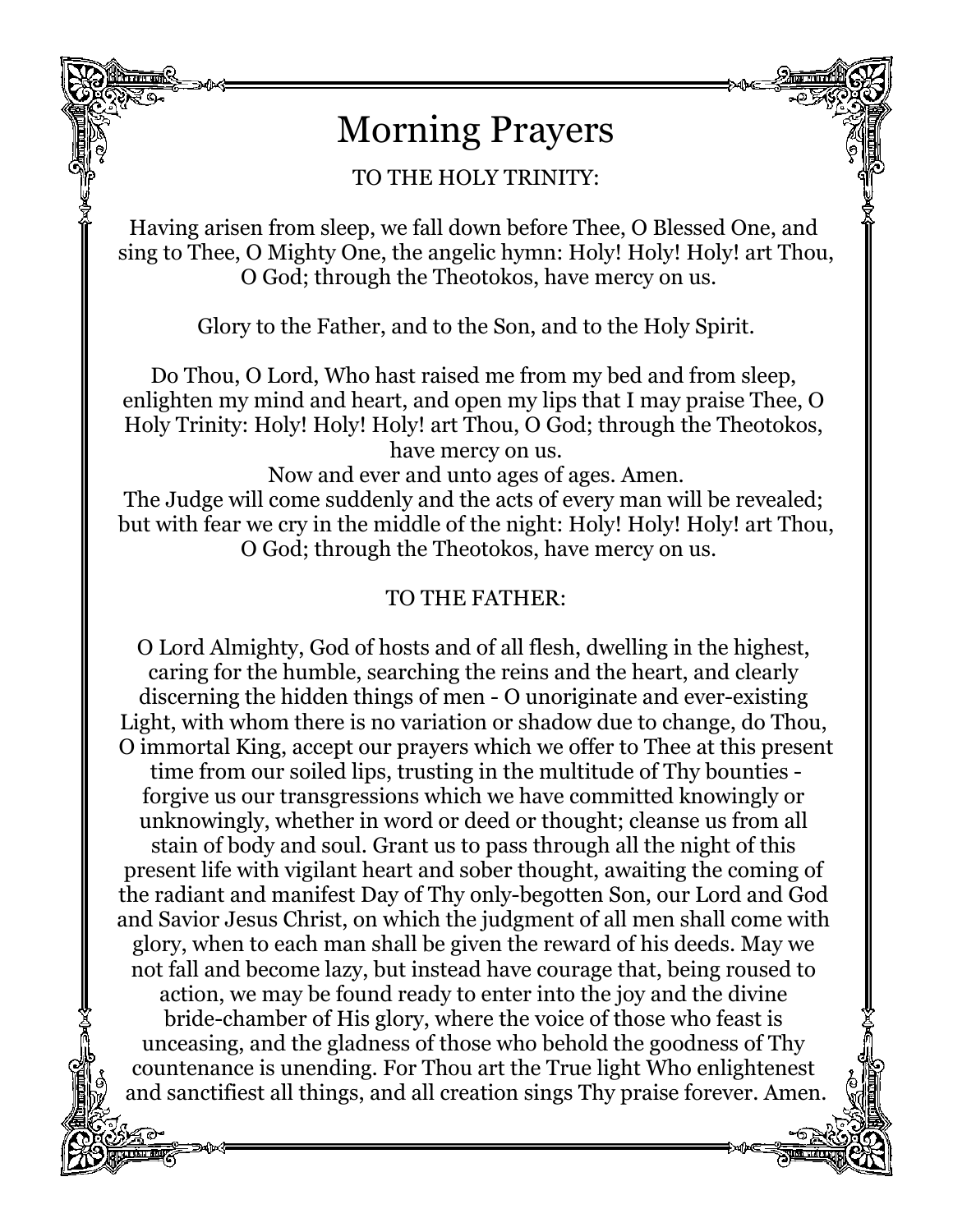#### TO THE THEOTOKOS:

I sing the praises of your grace, O Lady, entreating you to enrich my mind with grace! Teach me to walk uprightly, in the way of Christ's commandments. Strengthen my vigilance in song and prayer, which drive away the despair of sleep. Free me by your entreaties, O Bride of God, who am bound by sinful garments. Protect me in the night and in the day, delivering me from the enemies who contend against me. Give life to me who have been deadened by passion, you that gave birth to the life-giving God. Enlighten my blinded soul, you that gave birth to the never-ending light. O wonderful Palace of the Master, make me a house of the Divine Spirit. You that gave birth to the Physician, make well the passions of my soul. Lead me who am bestormed by life to the ways of repentance. Deliver me from the eternal flames. Do not show me to be the joy of demons because of my many sins.

Establish me anew who have been made senseless by transgressions, O Blameless One. Show me a stranger to every torment, and entreat the Master of All. Enable me to attain to the gladness of Heaven together with all the saints. O most Holy Virgin, hear the voice of your unprofitable servant. Grant me a stream of tears, O Most Pure One, to wash away the defilement of my soul. I bring to you the groaning of my heart unceasingly; beseech the Master to listen. Accept my prayerful service and bear it to the compassionate God! You that are higher than the angels, make me to be above the gloominess of the world. O light-bearing Cloud of Heaven, establish spiritual grace in me. Although stained by sin, I raise my hands and open my lips in praise of you! Deliver me from soul-corrupting wounds, entreating Christ fervently. To Him honor and worship are due, now and ever and unto ages of ages. Amen.